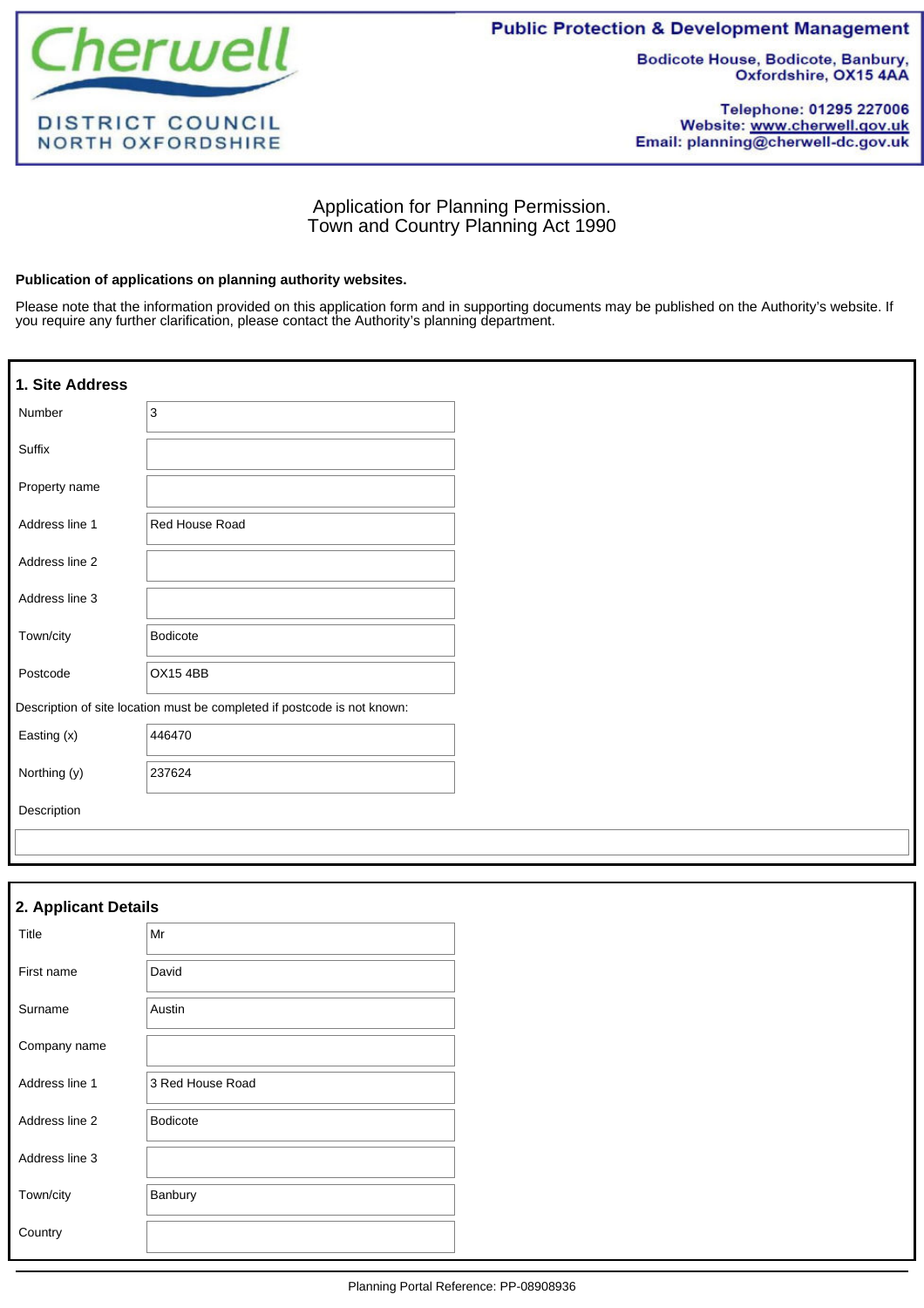| Postcode         | <b>OX15 4BB</b>                                     |          |
|------------------|-----------------------------------------------------|----------|
|                  | Are you an agent acting on behalf of the applicant? | ⊙Yes ⊛No |
| Primary number   |                                                     |          |
| Secondary number |                                                     |          |
| Fax number       |                                                     |          |
| Email address    |                                                     |          |

## **3. Agent Details**

No Agent details were submitted for this application

| 4. Site Area                                                            |            |        |
|-------------------------------------------------------------------------|------------|--------|
| What is the measurement of the site area?<br>(numeric characters only). |            | 260.00 |
| Unit                                                                    | Sq. metres |        |

## **5. Description of the Proposal**

Please describe details of the proposed development or works including any change of use.

If you are applying for Technical Details Consent on a site that has been granted Permission In Principle, please include the relevant details in the description below.

The request is to extend (widen) an existing dropped kerb to improve vehicular access onto the driveway at 3 Red House Road.

| Has the work or change of use already started? | DYes . ®No |  |
|------------------------------------------------|------------|--|
|------------------------------------------------|------------|--|

## **6. Existing Use**

Please describe the current use of the site

Domestic home

Is the site currently vacant?  $\Box$  Yes  $\Box$  No

**Does the proposal involve any of the following? If Yes, you will need to submit an appropriate contamination assessment with your application.**

| Land which is known to be contaminated                                                | ⊙ Yes    | ® No |
|---------------------------------------------------------------------------------------|----------|------|
| Land where contamination is suspected for all or part of the site                     | ⊙Yes ©No |      |
| A proposed use that would be particularly vulnerable to the presence of contamination | ☉ Yes    | l No |

## **7. Materials**

Does the proposed development require any materials to be used externally? Does the proposed of Yes ONo

**Please provide a description of existing and proposed materials and finishes to be used externally (including type, colour and name for each material):**

| Vehicle access and hard standing                           |                                                                                                                                                                    |
|------------------------------------------------------------|--------------------------------------------------------------------------------------------------------------------------------------------------------------------|
| Description of existing materials and finishes (optional): | The tarmac pavement has tarmac drive to one side with level block pave<br>boundary, and unclassified tarmac road on the other with concrete kerb<br>dividing them. |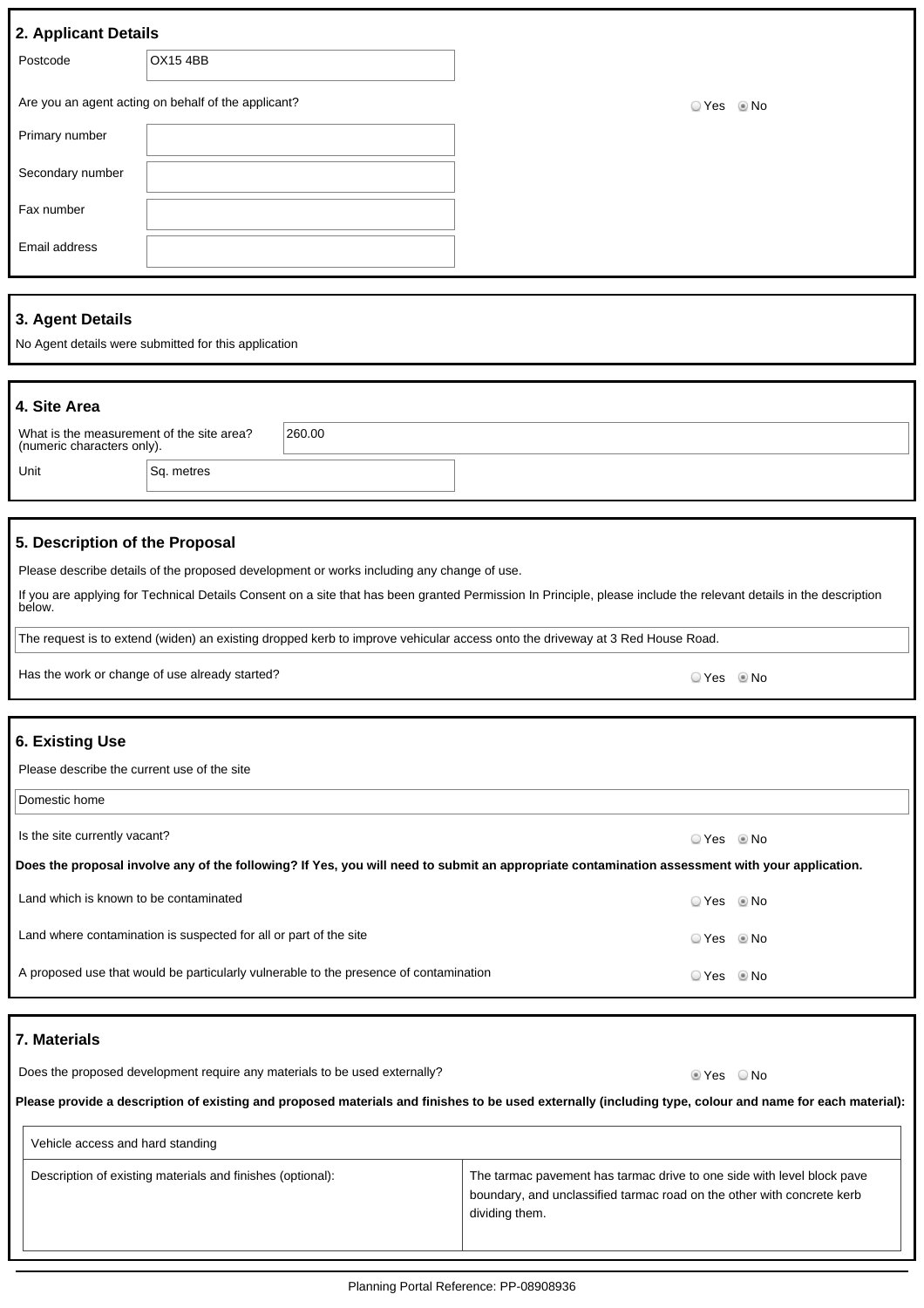### **7. Materials**

| <sup>1</sup> Description of proposed materials and finishes: | The intention would be to reuse or replace the existing kerbs, like for like with<br>I new, following modification. |
|--------------------------------------------------------------|---------------------------------------------------------------------------------------------------------------------|
|--------------------------------------------------------------|---------------------------------------------------------------------------------------------------------------------|

| Are you supplying additional information on submitted plans, drawings or a design and access statement? | ⊇ Yes     ® No |  |
|---------------------------------------------------------------------------------------------------------|----------------|--|
|---------------------------------------------------------------------------------------------------------|----------------|--|

| 8. Pedestrian and Vehicle Access, Roads and Rights of Way                                                                       |                        |      |  |  |
|---------------------------------------------------------------------------------------------------------------------------------|------------------------|------|--|--|
| Is a new or altered vehicular access proposed to or from the public highway?                                                    | $\circ$ Yes $\circ$ No |      |  |  |
| Is a new or altered pedestrian access proposed to or from the public highway?                                                   | ○ Yes ◎ No             |      |  |  |
| Are there any new public roads to be provided within the site?                                                                  | ○ Yes ◎ No             |      |  |  |
| Are there any new public rights of way to be provided within or adjacent to the site?                                           | $OYes$ Mo              |      |  |  |
| Do the proposals require any diversions/extinguishments and/or creation of rights of way?                                       | ◯ Yes                  | © No |  |  |
| If you answered Yes to any of the above questions, please show details on your plans/drawings and state their reference numbers |                        |      |  |  |
| Alteration is of dropping kerb, to improve vehicular access across pavement onto driveway.                                      |                        |      |  |  |

## **9. Vehicle Parking**

Does the site have any existing vehicle/cycle parking spaces or will the proposed development add/remove any parking Does the site have any existing vehicle/cycle parking spaces or will the proposed development add/remove any parking ● Yes ● No<br>spaces?

Please provide information on the existing and proposed number of on-site parking spaces

| Type of vehicle | Existing number of spaces | Total proposed (including<br>spaces retained) | Difference in spaces |
|-----------------|---------------------------|-----------------------------------------------|----------------------|
| Cars            |                           |                                               |                      |

### **10. Trees and Hedges**

| Are there trees or hedges on the proposed development site?                                                                                                                                 | io Yes i No |  |
|---------------------------------------------------------------------------------------------------------------------------------------------------------------------------------------------|-------------|--|
| And/or: Are there trees or hedges on land adjacent to the proposed development site that could influence the<br>development or might be important as part of the local landscape character? | ⊙ Yes © No  |  |

If Yes to either or both of the above, you may need to provide a full tree survey, at the discretion of your local planning authority. If a tree survey is<br>required, this and the accompanying plan should be submitted alongs **Recommendations'.**

#### **11. Assessment of Flood Risk**

| Is the site within an area at risk of flooding? (Check the location on the Government's Flood map for planning. You<br>should also refer to national standing advice and your local planning authority requirements for information as<br>necessary.) | ○ Yes      | ® No |
|-------------------------------------------------------------------------------------------------------------------------------------------------------------------------------------------------------------------------------------------------------|------------|------|
| If Yes, you will need to submit a Flood Risk Assessment to consider the risk to the proposed site.                                                                                                                                                    |            |      |
| Is your proposal within 20 metres of a watercourse (e.g. river, stream or beck)?                                                                                                                                                                      | ○ Yes ◎ No |      |
| Will the proposal increase the flood risk elsewhere?                                                                                                                                                                                                  | ○ Yes      | ® No |
| How will surface water be disposed of?                                                                                                                                                                                                                |            |      |
| Sustainable drainage system                                                                                                                                                                                                                           |            |      |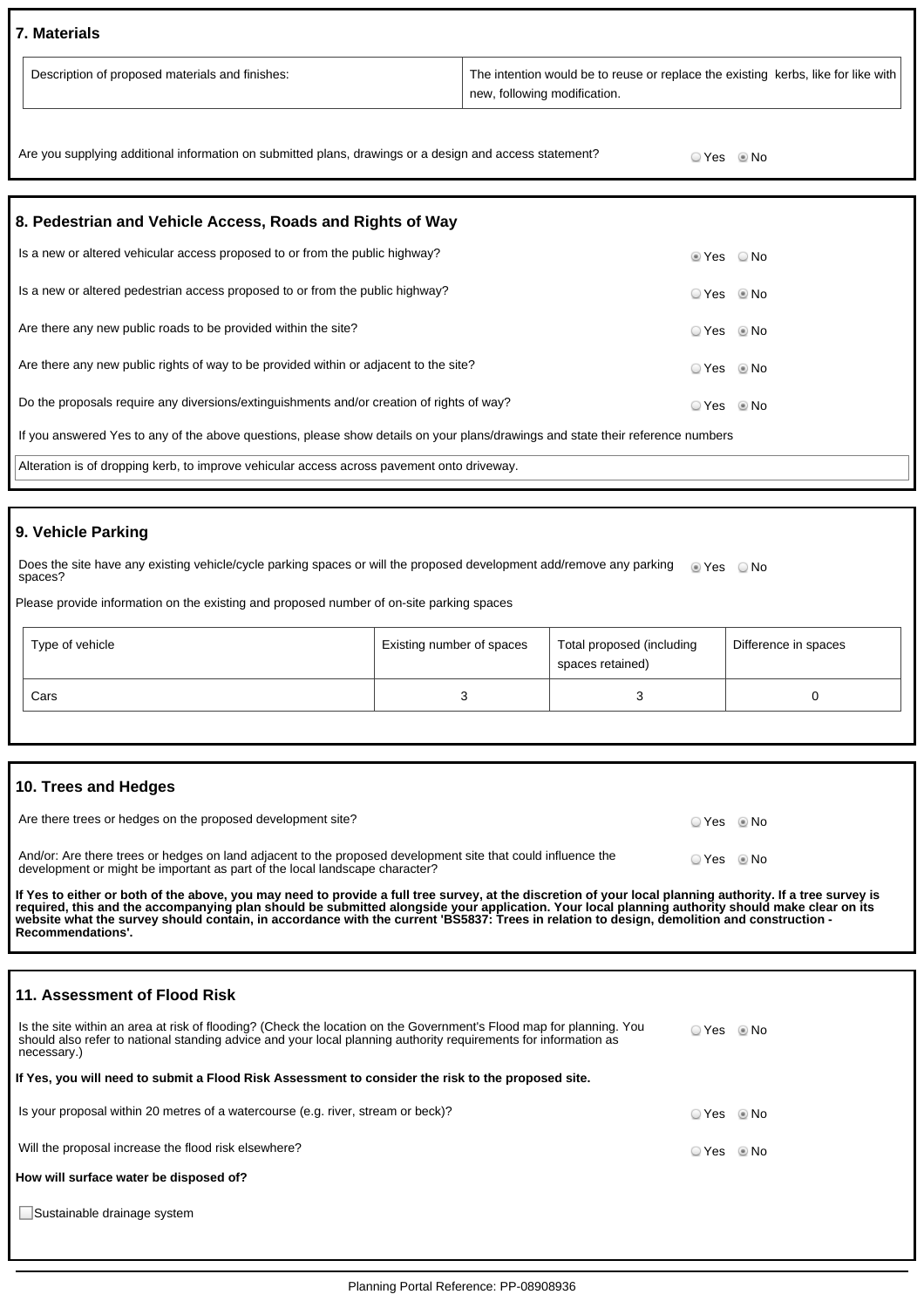| 11. Assessment of Flood Risk                                                                                                                                                                                                                                                     |
|----------------------------------------------------------------------------------------------------------------------------------------------------------------------------------------------------------------------------------------------------------------------------------|
| $\Box$ Existing water course                                                                                                                                                                                                                                                     |
| $\Box$ Soakaway                                                                                                                                                                                                                                                                  |
| <u>I</u> <sup>√</sup> Main sewer                                                                                                                                                                                                                                                 |
| Pond/lake                                                                                                                                                                                                                                                                        |
|                                                                                                                                                                                                                                                                                  |
| 12. Biodiversity and Geological Conservation<br>Is there a reasonable likelihood of the following being affected adversely or conserved and enhanced within the application site, or on land adjacent to<br>or near the application site?                                        |
| To assist in answering this question correctly, please refer to the help text which provides guidance on determining if any important biodiversity or<br>geological conservation features may be present or nearby; and whether they are likely to be affected by the proposals. |
| a) Protected and priority species:                                                                                                                                                                                                                                               |
| ○ Yes, on the development site                                                                                                                                                                                                                                                   |
| ○ Yes, on land adjacent to or near the proposed development<br>© No                                                                                                                                                                                                              |
| b) Designated sites, important habitats or other biodiversity features:                                                                                                                                                                                                          |
| ○ Yes, on the development site                                                                                                                                                                                                                                                   |
| ○ Yes, on land adjacent to or near the proposed development<br>© No                                                                                                                                                                                                              |
| c) Features of geological conservation importance:                                                                                                                                                                                                                               |
| Noc on the development city                                                                                                                                                                                                                                                      |

- Yes, on the development site
- Yes, on land adjacent to or near the proposed development
- No

#### **13. Foul Sewage**

Please state how foul sewage is to be disposed of:

- **Mains Sewer**
- Septic Tank
- Package Treatment plant
- □Cess Pit
- □Other
- Unknown

Are you proposing to connect to the existing drainage system?<br>
Are you proposing to connect to the existing drainage system?

### **14. Waste Storage and Collection**

| Do the plans incorporate areas to store and aid the collection of waste?                 | ⊙ Yes     ® No |                |
|------------------------------------------------------------------------------------------|----------------|----------------|
| Have arrangements been made for the separate storage and collection of recyclable waste? |                | ⊙ Yes     ® No |
|                                                                                          |                |                |
| .<br>----                                                                                |                |                |

### **15. Trade Effluent**

## **16. Residential/Dwelling Units**

Please note: This question has been updated to include the latest information requirements specified by government.<br>Applications created before 23 May 2020 will not have been updated, please read the 'Help' to see details

Does your proposal include the gain, loss or change of use of residential units?<br>
O Yes No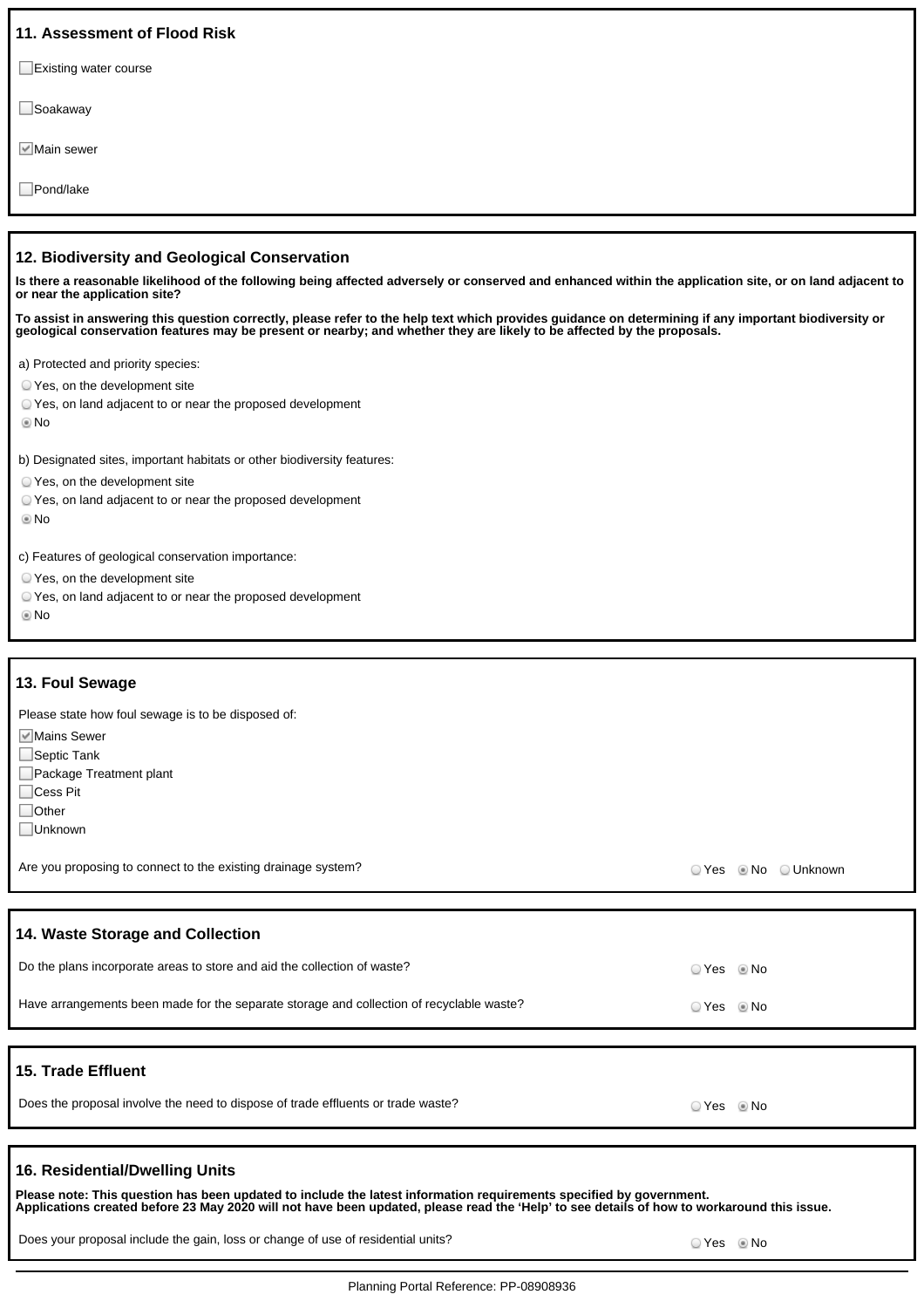| 17. All Types of Development: Non-Residential Floorspace                                                                                                                                                                                                                                                                                                                                                                                                                                                                                                                                                                                                                                                                                                                                                                                               |                                                                                                                                                                                                                             |  |            |
|--------------------------------------------------------------------------------------------------------------------------------------------------------------------------------------------------------------------------------------------------------------------------------------------------------------------------------------------------------------------------------------------------------------------------------------------------------------------------------------------------------------------------------------------------------------------------------------------------------------------------------------------------------------------------------------------------------------------------------------------------------------------------------------------------------------------------------------------------------|-----------------------------------------------------------------------------------------------------------------------------------------------------------------------------------------------------------------------------|--|------------|
|                                                                                                                                                                                                                                                                                                                                                                                                                                                                                                                                                                                                                                                                                                                                                                                                                                                        | Does your proposal involve the loss, gain or change of use of non-residential floorspace?<br>Note that 'non-residential' covers ALL uses execept Use Class C3 Dwellinghouses                                                |  |            |
| 18. Employment                                                                                                                                                                                                                                                                                                                                                                                                                                                                                                                                                                                                                                                                                                                                                                                                                                         |                                                                                                                                                                                                                             |  |            |
| employees?                                                                                                                                                                                                                                                                                                                                                                                                                                                                                                                                                                                                                                                                                                                                                                                                                                             | Are there any existing employees on the site or will the proposed development increase or decrease the number of                                                                                                            |  | ⊙ Yes © No |
| 19. Hours of Opening                                                                                                                                                                                                                                                                                                                                                                                                                                                                                                                                                                                                                                                                                                                                                                                                                                   |                                                                                                                                                                                                                             |  |            |
|                                                                                                                                                                                                                                                                                                                                                                                                                                                                                                                                                                                                                                                                                                                                                                                                                                                        | Are Hours of Opening relevant to this proposal?                                                                                                                                                                             |  | © Yes ◎ No |
|                                                                                                                                                                                                                                                                                                                                                                                                                                                                                                                                                                                                                                                                                                                                                                                                                                                        | 20. Industrial or Commercial Processes and Machinery                                                                                                                                                                        |  |            |
|                                                                                                                                                                                                                                                                                                                                                                                                                                                                                                                                                                                                                                                                                                                                                                                                                                                        | Does this proposal involve the carrying out of industrial or commercial activities and processes?                                                                                                                           |  | © Yes © No |
|                                                                                                                                                                                                                                                                                                                                                                                                                                                                                                                                                                                                                                                                                                                                                                                                                                                        | Is the proposal for a waste management development?                                                                                                                                                                         |  | ○ Yes ◎ No |
|                                                                                                                                                                                                                                                                                                                                                                                                                                                                                                                                                                                                                                                                                                                                                                                                                                                        | If this is a landfill application you will need to provide further information before your application can be determined. Your waste planning authority<br>should make it clear what information it requires on its website |  |            |
| 21. Hazardous Substances                                                                                                                                                                                                                                                                                                                                                                                                                                                                                                                                                                                                                                                                                                                                                                                                                               |                                                                                                                                                                                                                             |  |            |
|                                                                                                                                                                                                                                                                                                                                                                                                                                                                                                                                                                                                                                                                                                                                                                                                                                                        | Does the proposal involve the use or storage of any hazardous substances?                                                                                                                                                   |  | ⊙ Yes © No |
| 22. Site Visit                                                                                                                                                                                                                                                                                                                                                                                                                                                                                                                                                                                                                                                                                                                                                                                                                                         |                                                                                                                                                                                                                             |  |            |
|                                                                                                                                                                                                                                                                                                                                                                                                                                                                                                                                                                                                                                                                                                                                                                                                                                                        | Can the site be seen from a public road, public footpath, bridleway or other public land?                                                                                                                                   |  | tes ONo    |
| If the planning authority needs to make an appointment to carry out a site visit, whom should they contact?<br>The agent<br>The applicant<br>O Other person                                                                                                                                                                                                                                                                                                                                                                                                                                                                                                                                                                                                                                                                                            |                                                                                                                                                                                                                             |  |            |
|                                                                                                                                                                                                                                                                                                                                                                                                                                                                                                                                                                                                                                                                                                                                                                                                                                                        |                                                                                                                                                                                                                             |  |            |
| 23. Pre-application Advice                                                                                                                                                                                                                                                                                                                                                                                                                                                                                                                                                                                                                                                                                                                                                                                                                             |                                                                                                                                                                                                                             |  |            |
|                                                                                                                                                                                                                                                                                                                                                                                                                                                                                                                                                                                                                                                                                                                                                                                                                                                        | Has assistance or prior advice been sought from the local authority about this application?                                                                                                                                 |  | ■ Yes   No |
| efficiently):                                                                                                                                                                                                                                                                                                                                                                                                                                                                                                                                                                                                                                                                                                                                                                                                                                          | If Yes, please complete the following information about the advice you were given (this will help the authority to deal with this application more                                                                          |  |            |
| Officer name:                                                                                                                                                                                                                                                                                                                                                                                                                                                                                                                                                                                                                                                                                                                                                                                                                                          |                                                                                                                                                                                                                             |  |            |
| Title                                                                                                                                                                                                                                                                                                                                                                                                                                                                                                                                                                                                                                                                                                                                                                                                                                                  | Mr                                                                                                                                                                                                                          |  |            |
| First name                                                                                                                                                                                                                                                                                                                                                                                                                                                                                                                                                                                                                                                                                                                                                                                                                                             |                                                                                                                                                                                                                             |  |            |
| Surname                                                                                                                                                                                                                                                                                                                                                                                                                                                                                                                                                                                                                                                                                                                                                                                                                                                |                                                                                                                                                                                                                             |  |            |
| Reference                                                                                                                                                                                                                                                                                                                                                                                                                                                                                                                                                                                                                                                                                                                                                                                                                                              |                                                                                                                                                                                                                             |  |            |
| Date (Must be pre-application submission)                                                                                                                                                                                                                                                                                                                                                                                                                                                                                                                                                                                                                                                                                                                                                                                                              |                                                                                                                                                                                                                             |  |            |
| 10/02/2020<br>Details of the pre-application advice received                                                                                                                                                                                                                                                                                                                                                                                                                                                                                                                                                                                                                                                                                                                                                                                           |                                                                                                                                                                                                                             |  |            |
| Mr George Smith advised that "Unfortunately, on the basis of the information you have provided, your proposal to enlarge the means of access to a highway<br>cannot be considered permitted development as it does not comply with the requirements of Schedule 2, Part 2, Class B of The Town and Country Planning<br>(General Permitted Development) (England) Order 2015. Specifically, the work is not being carried out in connection with development permitted by any Class<br>within Schedule 2 of the GPDO. Usually, this would relate to increasing the area of hardstanding, however, this work has already been carried out.<br>Confirmation is also required from the Local Highways Authority (OCC) that the road is not classified; this has not been provided. You will therefore need to<br>apply for apply for planning permission." |                                                                                                                                                                                                                             |  |            |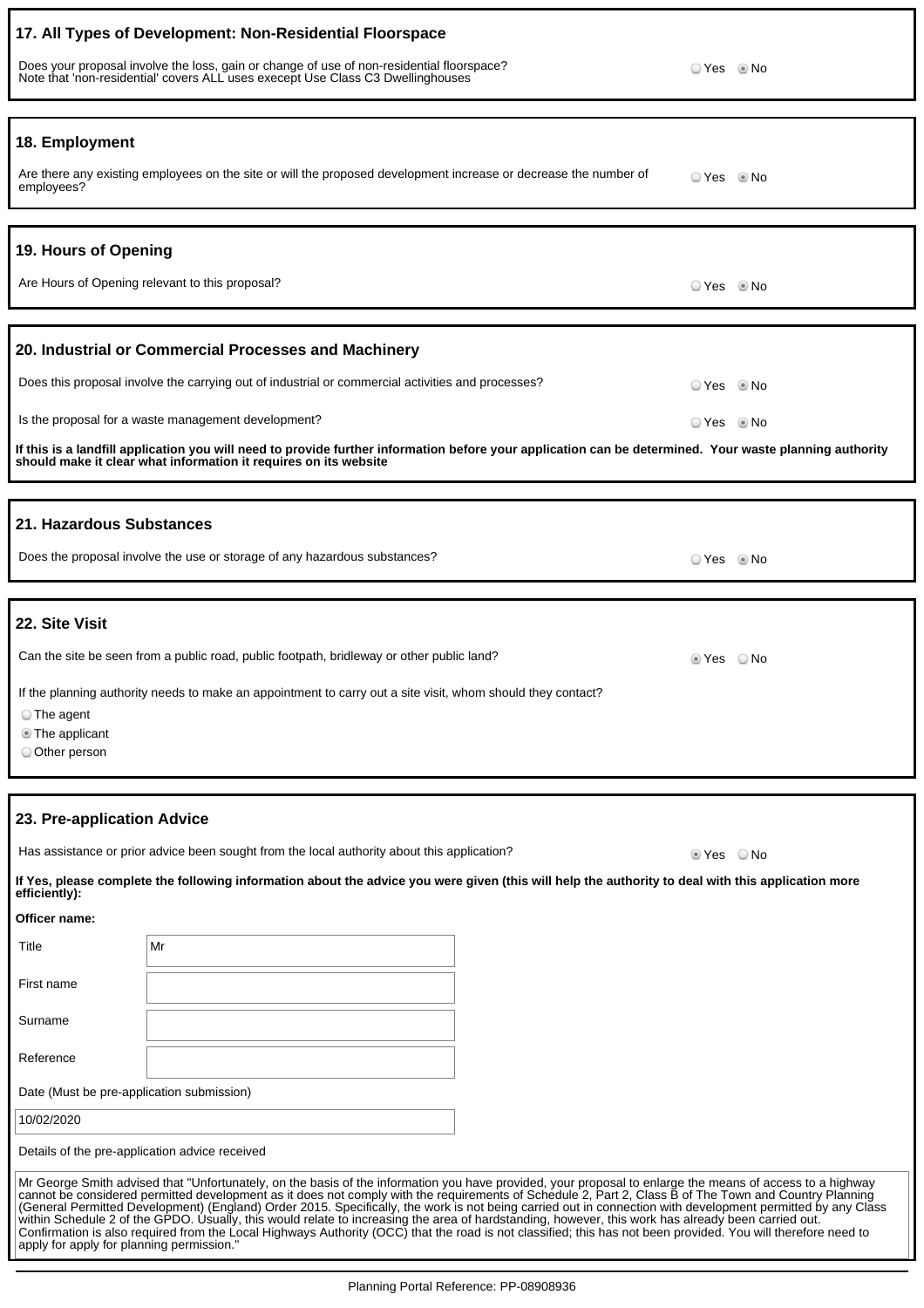### **23. Pre-application Advice**

Mike Todd a Technician in Highway Records at Oxfordshire County Council has since advised "According to our current highway record plan, Red House Drive [should read "Road"], Bodicote is a publicly maintained highway which is unclassified. For planning advice you will need to contact Cherwell, District Council planning team."

| 24. Authority Employee/Member                                                                                                                                                                                                                                                           |            |  |
|-----------------------------------------------------------------------------------------------------------------------------------------------------------------------------------------------------------------------------------------------------------------------------------------|------------|--|
| With respect to the Authority, is the applicant and/or agent one of the following:<br>(a) a member of staff<br>(b) an elected member<br>(c) related to a member of staff<br>(d) related to an elected member                                                                            |            |  |
| It is an important principle of decision-making that the process is open and transparent.                                                                                                                                                                                               | © Yes ◎ No |  |
| For the purposes of this question, "related to" means related, by birth or otherwise, closely enough that a fair-minded and<br>informed observer, having considered the facts, would conclude that there was bias on the part of the decision-maker in<br>the Local Planning Authority. |            |  |
| Do any of the above statements apply?                                                                                                                                                                                                                                                   |            |  |

#### **25. Ownership Certificates and Agricultural Land Declaration**

**CERTIFICATE OF OWNERSHIP - CERTIFICATE B - Town and Country Planning (Development Management Procedure) (England) Order 2015 Certificate under Article 14**

I certify/The applicant certifies that:

I have/The applicant has given the requisite notice to everyone else (as listed below) who, on the day 21 days before the date of this application, was the owner\* and/or agricultural tenant\*\* of any part of the land or building to which this application relates; or

The applicant is the sole owner of all the land or buildings to which this application relates and there are no other owners\* and/or agricultural tenants\*\*.

#### **\* 'owner' is a person with a freehold interest or leasehold interest with at least 7 years to run. \*\* 'agricultural tenant' has the meaning given in section 65(8) of the Town and Country Planning Act 1990.**

Owner/Agricultural Tenant

| Name of Owner/Agricultural<br>Tenant |             |
|--------------------------------------|-------------|
| Number                               |             |
| Suffix                               |             |
| House Name                           | County Hall |
| Address line 1                       | New Road    |
| Address line 2                       |             |
| Town/city                            | Oxford      |
| Postcode                             | OX1 1ND     |
| Date notice served<br>(DD/MM/YYYY)   | 20/07/2020  |

Person role

**The applicant** 

The agent

| Title                            | Mr         |
|----------------------------------|------------|
| First name                       | David      |
| Surname                          | Austin     |
| Declaration date<br>(DD/MM/YYYY) | 20/07/2020 |
| Declaration made<br>$\vee$       |            |